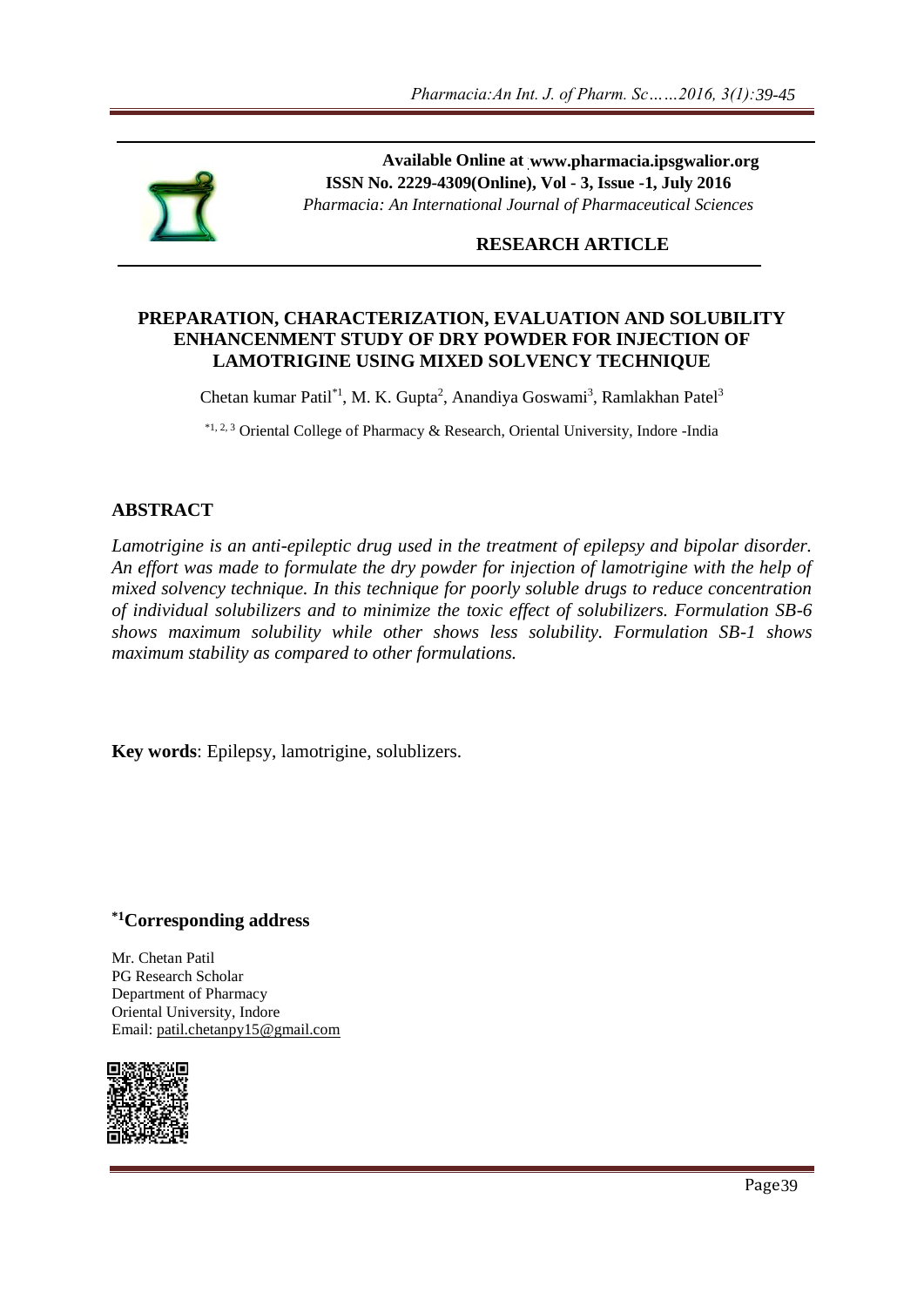## **1. INTRODUCTION**

Parenteral administration of drugs involves the injection of therapeutic agents, in the form of solutions, suspensions or emulsions, into the body. In so doing, one of the major barriers to drug entry (the skin) is breeched. There are various means by which drugs are delivered to the body for therapy such as tablets, capsules etc. Disadvantages of this kind of therapy are peak and trough profile leading to greater chances of adverse effects. Therapy is inefficient since large amount of drug is lost in the vicinity of the target organ. To overcome this problem Parenterals are administered by injection under or through one or more layers of skin or mucous membrane into body tissues and directly into blood stream<sup>1</sup>.

Lamotrigine is a synthetic phenyltriazine with anti-epileptic and analgesic properties. Lamotrigine enhances the action of gamma amino butyric acid, an inhibitory neurotransmitter, which may result in a reduction of pain related transmission of signals along nerve fibers. This agent may also inhibit voltage gated sodium channels, suppress glutamate release and inhibit serotonin reuptake. It is white to pale cream colored powder and its half life 29 hours<sup>2</sup>. Marketed preparations of lamotrigine are-Lamitor- OD, lemetec, lamidus, lamepil  $etc<sup>3</sup>$ .

## **2. MATERIALS AND METHODS**

## **Preformulation studies**

Preformulation studies are the first step in the rational development of dosage form of a drug substance. The objective of Preformulation studies is to develop a portfolio of information about the drug substance, so that this information useful to develop different dosage forms. Preformulation can be defined as investigation of physical and chemical properties of drug substance alone and when combined with excipients.

Preformulation investigations are designed to identify those physicochemical properties and excipients that may influence the formulation design, method of manufacture, and pharmacokinetic-biopharmaceutical properties of the resulting product.

## **Melting point determination**

Melting point was determined by open capillary method. Drug sample was filled in a capillary which was previously sealed at one end. The capillary was then placed into Thiel's tube, filled with liquid paraffin, along with a thermometer. The tube was heated and melting point was recorded.

### **SPECTROPHOTOMETRIC ANALYSIS OF DRUG SAMPLE**

### **UV spectrum of lamotrigine in demineralized water**

Fifty mg of lamotrigine was accurately weighed and transferred to 100 ml volumetric flask. The drug was dissolved by addition of 50 ml methanol and volume was made upto 100 ml with methanol so as to obtain solution of 500 mcg/ml. Then 10 ml of this solution was taken in another 100 ml volumetric flask, and the volume was made upto 100 ml with demineralized water. The concentration of this resulting solution (stock solution) was 50 mcg/ml. Then 4 ml aliquot of the stock solution was taken in 10 ml volumetric flask and volume was made up with demineralized water to obtain the solution of 20 mcg/ml. The sample was scanned between 200 nm to 400 nm on a double beam UV/Visible spectrophotometer (Shimadzu 1700) against demineralized water.

#### **UV spectrum of lamotrigine in 0.1 N Hydrochloric Acid (pH 1.2)**

Fifty mg of lamotrigine was accurately weighed and transferred to 100 ml volumetric flask. The drug was dissolved by addition of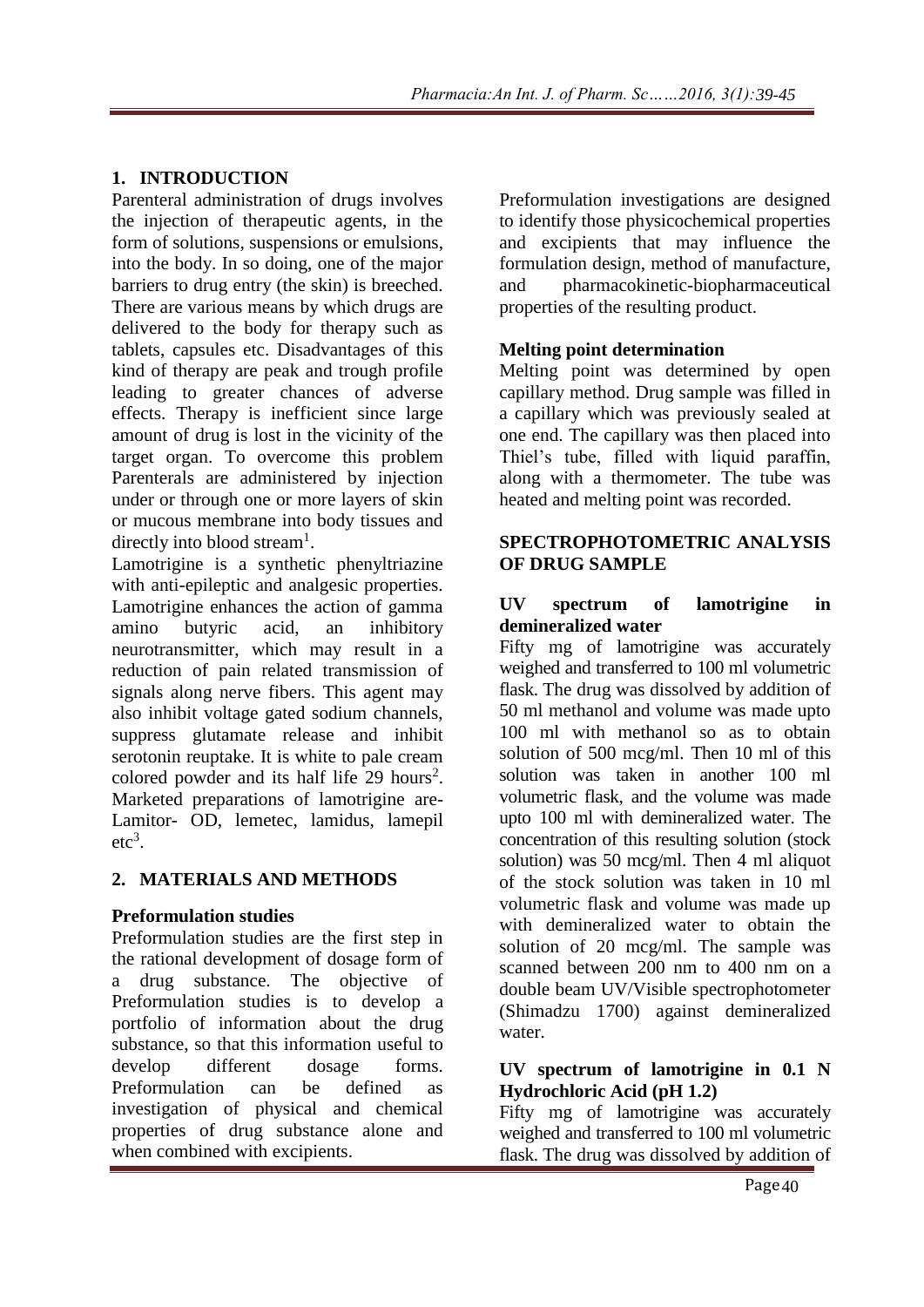50 ml methanol and volume was made upto 100 ml with methanol so as to obtain solution of 500 mcg/ml. Then 10 ml of this solution was taken in another 100 ml volumetric flask, and volume was made upto 100 ml with 0.1N hydrochloric acid. The concentration of this resulting solution (stock solution) was 50 mcg/ml. Then 4 ml aliquot of the stock solution was taken in 10 ml volumetric flask and volume was made up with 0.1N hydrochloric acid to obtain the solution of 20 mcg/ml. The sample was scanned between 200 nm to 400 nm on a double beam UV/Visible spectrophotometer.

## **Solubility study of the drug**

Determination of solubility comprises of preparing a saturated solution of the given substance and finding out the amount present in a definite quantity of the solution. Rapid solution can be obtained by constant agitation of the solvent and an excess amount of the drug substance. After a given period of stirring, the clear solution is analyzed. The result is taken as the solubility at that particular temperature.<sup>4</sup>

## **3. METHOD OF PREPARATION**

## **Formulation development of dry powder of lamotrigine for injection**

To develop lamotrigine dry powder for injection such blend were SB-1, SB-2, SB-3, SB-5 and SB-6 selected. The mixed blends in which solubility of lamotrigine was more than 5 mg/ml and much different in their compositions.

Initially all the required ingredients of formulation were dried in oven at temperature 40-50  $^{\circ}$ C. After drying all the ingredients were passed through sieve number 80 to reduce the particle size separately. Then the required quantity of all excipients and drug was weighed and mixed by geometric dilution method with the help of mortar and pestle aseptically. The mixed blend was again passed through sieve and mixed manually in plastic bag of suitable size. The mixed powder was then analysed for the uniformity of mixing of drug by taking four samples from the four corners of powder heap. The prepared formulation was then transferred to vials and vials were stoppered and sealed immediately.

# **Table 1-Ingredient Table <sup>5</sup>**

| S.No.          | <b>Ingredients</b>                                                      | $SB-1$            | $SB-2$            | $SB-3$            | <b>SB-5</b>      | $SB-6$            |
|----------------|-------------------------------------------------------------------------|-------------------|-------------------|-------------------|------------------|-------------------|
|                |                                                                         | (6mg/3m)          | (9mg/3m)          | (9mg/3m)          | (9mg/3ml)        | (13.5mg/3m)       |
| -1             | Lamotrigine                                                             | 6.0 <sub>mg</sub> | 9.0 <sub>mg</sub> | 9.0 <sub>mg</sub> | $9.0 \text{ mg}$ | $13.5 \text{ mg}$ |
| $\overline{2}$ | Lignocain hydrochloride                                                 | $0.15$ gm         | $0.15$ gm         | $0.15$ sm         | $0.15$ gm        | $0.18$ gm         |
| 3              | <b>PEG-4000</b>                                                         | $0.21$ gm         | $0.15$ gm         | $0.15$ gm         | $0.21$ gm        | $0.18$ gm         |
| 4              | Niacinamide                                                             | $0.21$ gm         | $0.15$ gm         | $0.15$ gm         | $0.21$ gm        | $0.18$ gm         |
| 5              | <b>PVP-40000</b>                                                        | -----             | $0.15$ gm         | $0.15$ gm         | $0.18$ gm        |                   |
| 6              | Sodium benzoate                                                         | $0.18$ gm         | $0.15$ gm         | -----             | -----            | $0.18$ gm         |
| 7              | $PVP - k90$                                                             | -----             | -----             | $0.15$ gm         | -----            | -----             |
| 8              | Sterile water for injection q.s. to 3 ml<br>required for reconstitution |                   | $q.s.$ to $3 ml$  | $q.s.$ to $3 ml$  | $q.s.$ to $3 ml$ | $q.s.$ to $3 ml$  |

## **EVALUATION OF DRY POWDER FOR INJECTION <sup>6</sup>**

## **Determination of pH of reconstituted injection**

The developed formulations were reconstituted by water for injection and the pH was determined by using digital pH meter.

# **Determination of reconstitution time**

For reconstitution of developed dry powder injection, 2.5 ml of water for injection was injected into the vial through the rubber closure. The vial was then vigorously shaken for proper mixing of the contents. The reconstitution times so obtained were recorded.

## **Clarity testing of reconstituted injection**

Clarity test of reconstituted product was performed by visually inspecting the externally clean vial under a good light, baffled against reflection into the eyes, and viewed against black and white background, with the content set in swirling motion.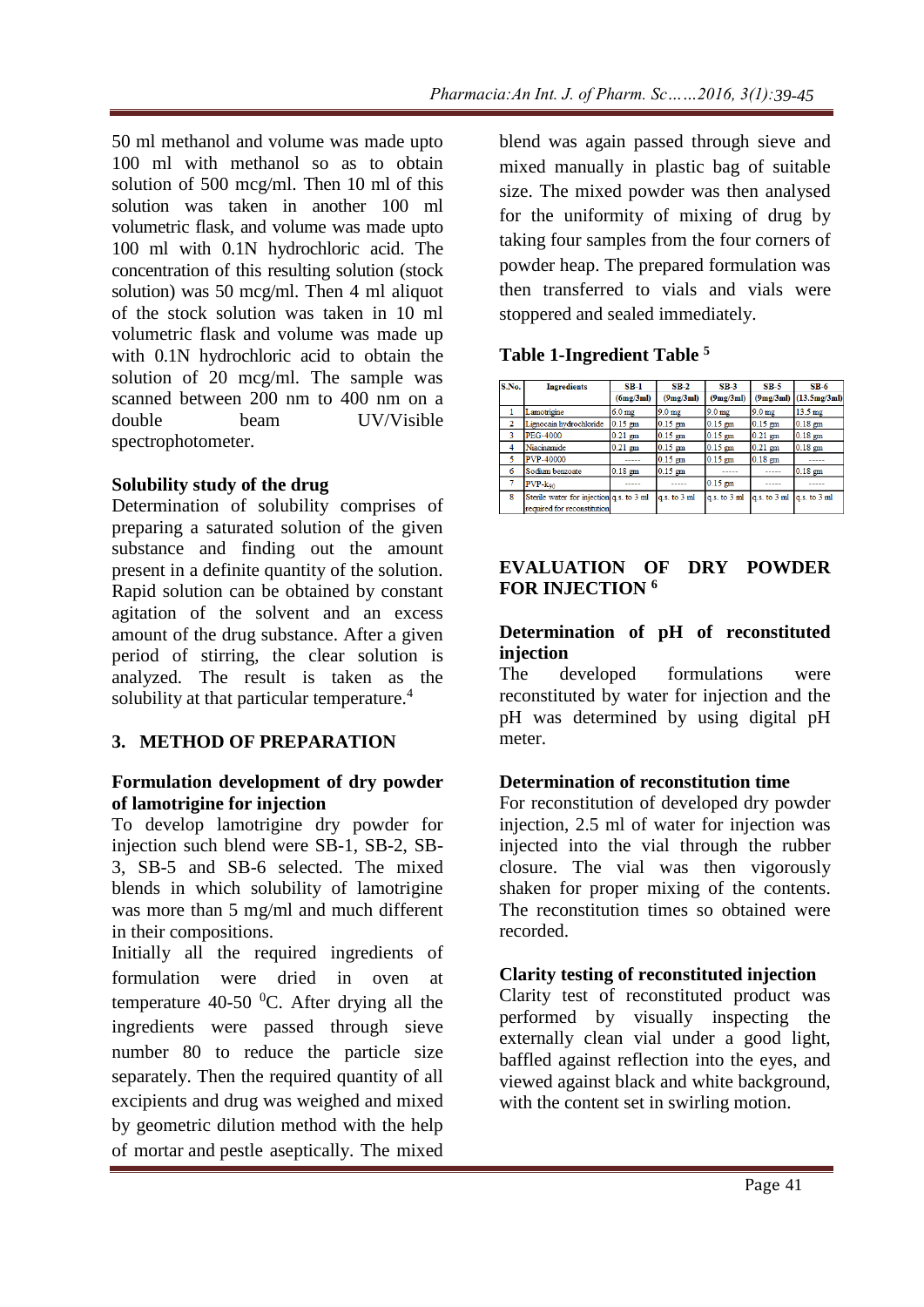## **Stability of lamotrigine in reconstituted product**

The stability of lamotrigine in the bulk solution after reconstitution was studied up to 10 hrs under room temperature and refrigerated (2 to 8 ˚C) conditions. Seven hundred and fifty mg of dry powder injection was reconstituted with 2.5 ml of water for injection in twelve vials separately. Vials were subjected to refrigerate and room temperature conditions (5 vials at each condition). At interval of 2 hrs one vial from each condition were withdrawn and diluted up to 250 ml with demineralized and analysed under UV/Visible spectrophotometer at 306 nm against respective reagent blanks and absorbances were noted. The % drug remaining was calculated and recorded<sup>7</sup>.

## **4. RESULT AND DISCUSION**

#### **Preformulation studies Organoleptic characteristics**

Organoleptic Characteristics was visually determined which was compliance with the standard

## **Table 2: Organoleptic characteristic of lamotrigine**

| <b>S. No Properties</b> | <b>Standard</b> | <b>Observed</b>             |  |  |  |  |
|-------------------------|-----------------|-----------------------------|--|--|--|--|
| Appearance              |                 | White to pale White to pale |  |  |  |  |
|                         |                 | cream colored cream colored |  |  |  |  |
|                         | powder          | powder                      |  |  |  |  |
| Odor                    | Odorless        | Odorless                    |  |  |  |  |
| laste                   | Bitter          | Bitter                      |  |  |  |  |

## **Melting point of lamotrigine**

Melting point was determined by Thiele's tube method. Melting point of lamotrigine was found to be in the range of 220 ˚C which was in compliance with the official value.

# **UV SPECTROPHOTOMETRIC ANALYSIS OF DRUG SAMPLE <sup>8</sup>**

#### **UV spectrum of lamotrigine in demineralized water**

The UV spectrum of lamotrigine showed peak at 306 nm which is same as reported in literature.

## **UV spectrum of lamotrigine in 0.1 N Hydrochloric Acid (pH 1.2)**

The UV spectrum of lamotrigine in 0.1 N Hydrochloric acid showed peak at 267 nm which is same as reported in literature.

# **Table 3: Solubility studies**

| S.No | <b>Solvent</b> | <b>Solubility</b>       |
|------|----------------|-------------------------|
|      | Methanol       | Soluble                 |
|      | Chloroform     | Soluble                 |
| 3.   | $0.1N$ HCL     | <b>Slightly Soluble</b> |
|      | Water          | Very Slightly soluble   |

### **Preparation of Calibration Curve of lamotrigine <sup>9</sup>**

# **In demineralized water**

In this study Calibration curve was plotted Concentration Vs Absorbance by preparing dilution between the ranges of 10 mcg/ml to 50 mcg/ml. Absorbance was determined range "between" 0.241 to 1.271.

# **In presence of solubilizers**

# **PEG-4000 at 306nm**

In this study Calibration curve was plotted Concentration Vs Absorbance by preparing dilution between the ranges of 10 mcg/ml to 50 mcg/ml. Absorbance was determined range "between" 0.240 to 1.257.

## **Niacinamide at 306nm**

In this study Calibration curve was plotted Concentration Vs Absorbance by preparing dilution between the ranges of 10 mcg/ml to 50 mcg/ml. Absorbance was determined range "between" 0.239 to 1.284.

## **Sodium benzoate at 306nm**

In this study Calibration curve was plotted Concentration Vs Absorbance by  $\uparrow$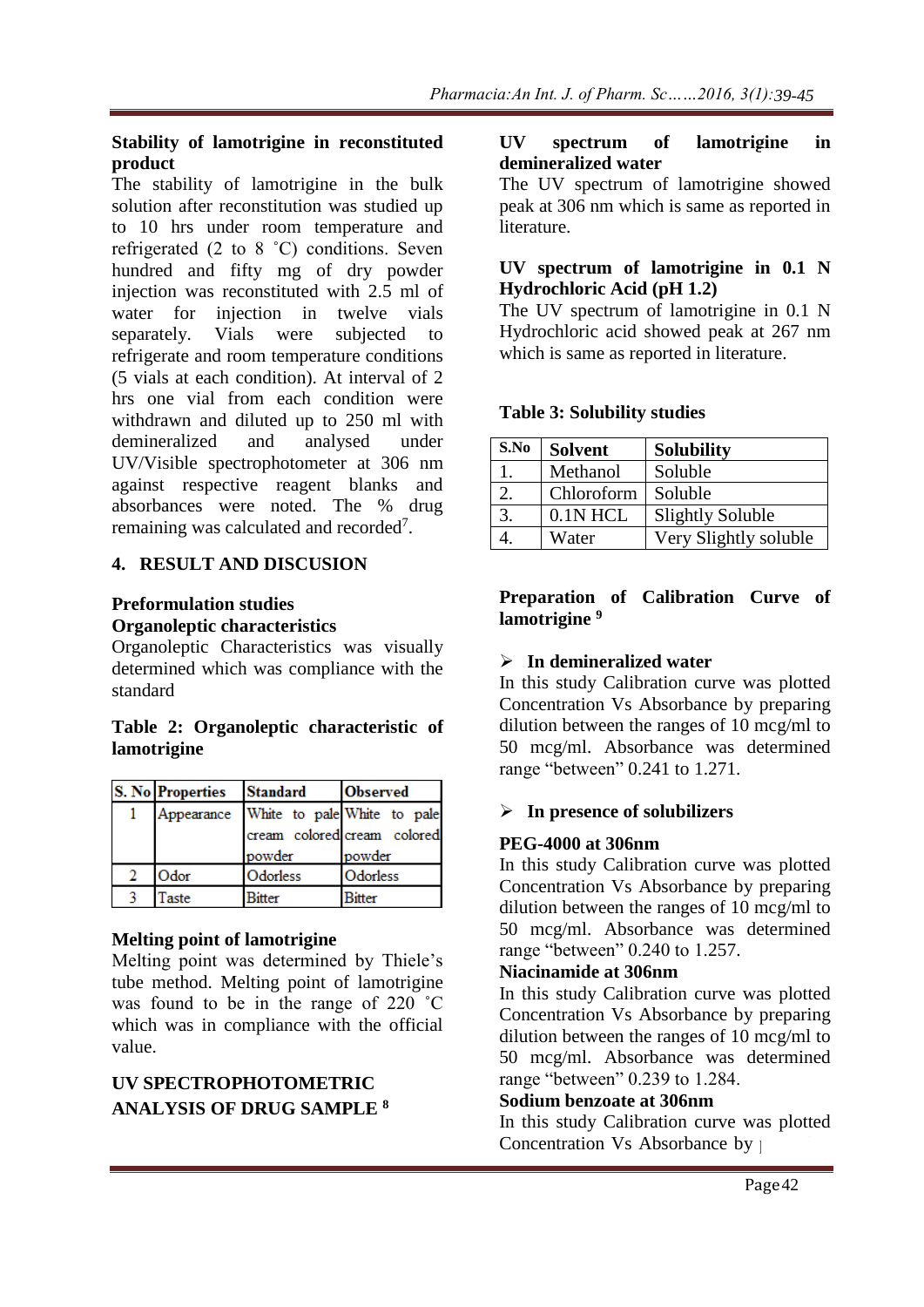dilution between the ranges of 10 mcg/ml to 50 mcg/ml. Absorbance was determined range "between" 0.239 to 1.312.

### **Chromatographic study of solubilized drug product<sup>10</sup>**

In order to predict the possible interaction and/or complexation between drug and solubilizers the TLC studies were performed. A plate of silica gel GF 254 (Merck) was activated at 110 for 1 hour and used. The methanolic solution of lamotrigine alone and the methanolic solution of solubilizers along with lamotrigine was prepared (amount of drug and solubilizers as in blend B-19, B-21 and B-22). Methanolic solution was spotted on the base line with the aid of microdropper. Then, the plate was left in air for 10 min to dry and transferred to a solvent jar saturated with solvent system composed of mixture of Ethyl acetate, Methanol and Liquid Ammonia (35%) solution (17: 2: 1 v/v/v).

The solvent system was allowed to run for about 4.2 cm. Finally, the plate was transferred to an oven maintained at temperature 80 for 2 min and observed in UV chamber at short wavelength for visualization of spots. The respective R<sup>F</sup> values were determined and recorded.

|  |  | Table 4: RF values of lamotrigine |
|--|--|-----------------------------------|
|  |  |                                   |

| <b>Solvent system</b>                                           | <b>Adsorbent</b> | $R_F$ value |  |                       |  |
|-----------------------------------------------------------------|------------------|-------------|--|-----------------------|--|
| Ethyl Acetate: Methanol: Silica gel GF LTG   B-19   B-21   B-22 |                  |             |  |                       |  |
| Ammonia                                                         | 254              |             |  |                       |  |
| $17:2:1$ (v/v)                                                  |                  |             |  | $0.74$ 0.74 0.73 0.74 |  |

## **Drug-excipient interaction studies<sup>11</sup>**

The compatibility of the drug with the excipients was assessed by drug-excipient interaction studies. The drug was mixed with the excipients in 1:1 ratio (50 mg) in separate glass vials which were then properly sealed and kept undisturbed at different storage conditions at room temperature, at 40ºC, and in refrigerator for a period of one month. After every week,

vials were withdrawn and contents were observed for any change in their physical appearance (compared with initial appearance) and observations were recorded.

|                | <b>S. No. Drug-Excipients</b> | <b>Initial Appearance</b> | <b>Storage conditions</b> |                  |  |  |      |            |    |                |       |  |  |  |
|----------------|-------------------------------|---------------------------|---------------------------|------------------|--|--|------|------------|----|----------------|-------|--|--|--|
|                | <b>Mixture</b>                |                           |                           | <b>Refrigera</b> |  |  | Room |            |    | $40^{\circ}$ C |       |  |  |  |
|                |                               |                           |                           | Weeks            |  |  |      | Weeks      |    |                | Weeks |  |  |  |
|                |                               |                           |                           |                  |  |  |      |            |    |                |       |  |  |  |
|                | <b>LTG</b>                    | White powder              |                           |                  |  |  |      | $N \N N$   | NN |                |       |  |  |  |
| $\overline{2}$ | LTG+PEG 4000                  | Colorless solid powder    |                           | NN               |  |  |      | NNNNN      |    |                |       |  |  |  |
| 3              | $LTG+LH$                      | Colorless solid powder    |                           | N                |  |  |      |            | NN |                |       |  |  |  |
| 4              | $LTG+SB$                      | Colorless solid powder    |                           | N <sub>N</sub>   |  |  |      |            |    |                |       |  |  |  |
| 5              | $LTG+PVP K90$                 | Colorless solid powder    |                           |                  |  |  |      |            |    |                |       |  |  |  |
| 6              | LTG+PVP-FT                    | Colorless solid powder    |                           | <b>NN</b>        |  |  |      | <b>NNN</b> |    |                |       |  |  |  |
| 7              | LTG+NM                        | Colorless solid powder    |                           | N                |  |  |      | NN N N N N |    |                |       |  |  |  |
| 8              | $LTG+SC$                      | Colorless solid powder    |                           |                  |  |  |      |            |    |                |       |  |  |  |

|  |                   | Table 5: Observations of drug-excipient |
|--|-------------------|-----------------------------------------|
|  | interaction study |                                         |

Key words -  $LTG =$  Lamotrigine;  $N = No$ Change; LH = Lignocaine hydrochloride;  $NM = Ni$ acinamide;  $SB =$  Sodium benzoate;  $SC =$  Sodium citrate: PVP-FT = PVP-40000.

## **5. EVALUATION**

**Table 6: pH values of reconstituted injection formulations**

| Formulation code pH |     |
|---------------------|-----|
| SB-1                | 6.8 |
| $SB-2$              | 6.2 |
| SB-3                | 54  |
| SB-5                | 6.7 |
| SB-6                |     |

|              | Table 7: Reconstitution time of various |  |  |
|--------------|-----------------------------------------|--|--|
| formulations |                                         |  |  |

| Formulation code Reconstitution |                |
|---------------------------------|----------------|
|                                 | time (minutes) |
| $SB-1$                          | 42             |
| $SB-2$                          | 4.8            |
| $SB-3$                          | 6.5            |
| $SB-5$                          |                |
| $SB-6$                          |                |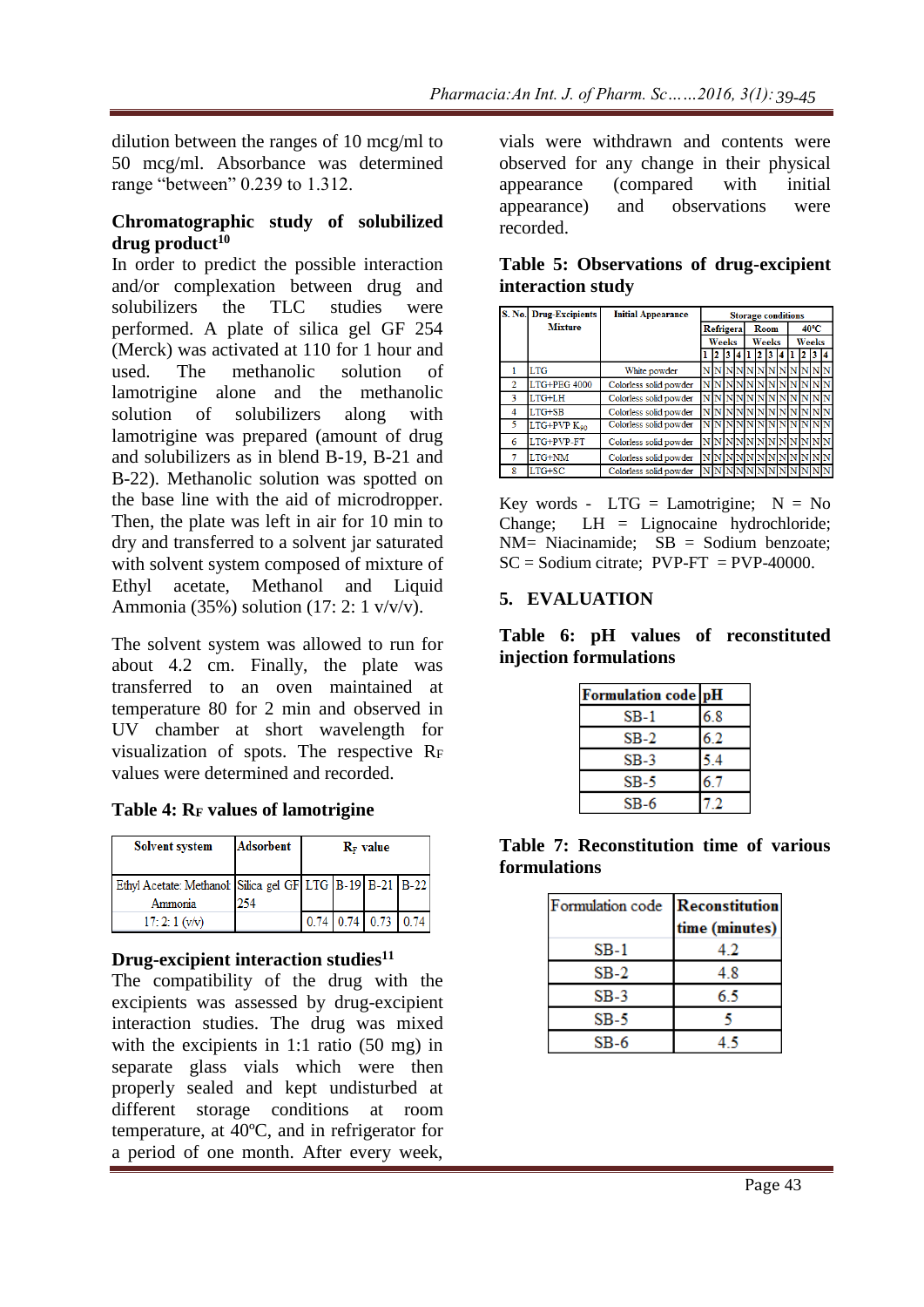**Table 8: Clarity of various reconstituted injections**

| <b>Formulation code Clarity</b> |       |
|---------------------------------|-------|
| SB-1                            | Clear |
| SB-2                            | Clear |
| $SB-3$                          | Clear |
| $SB-5$                          | Clear |
| SB-6                            | Clear |

**Table 9: Kinetic data for various batches of lamotrigine dry injection formulations**

| <b>Temperature</b>   | $k$ (day <sup>-1</sup> ) |        |        |        |         |  |  |  |  |
|----------------------|--------------------------|--------|--------|--------|---------|--|--|--|--|
|                      | $SB-1$                   | $SB-2$ | $SB-3$ | $SB-5$ | $SB-6$  |  |  |  |  |
| $2-8$ <sup>o</sup> C | 0.0004                   | 0.0007 | 0.0005 | 0.0004 | $4E-04$ |  |  |  |  |
| $25\,^0$ C           | 0.0005                   | 0.0014 | 0.0009 | 0.0008 | 6E-04   |  |  |  |  |
| $40^{\circ}$ C       | 0.0009                   | 0.0022 | 0.0015 | 0.002  | 9E-04   |  |  |  |  |

**Table 10: Shelf lives of various lamotrigine dry powder injection**

| Formulation | <b>Shelf life</b><br>(days) |
|-------------|-----------------------------|
| $SB-1$      | 210                         |
| $SB-2$      | 75                          |
| $SB-3$      | 116                         |
| $SB-5$      | 131                         |
| SB-6        | 175                         |

The developed formulations of lamotrigine, dry powder injection showed good stability. The formulation SB-1 shows the maximum shelf life of 210 days.

# **Dilution Profile of Reconstituted Injection**

| Table 11: Dilution profile of reconstituted |
|---------------------------------------------|
| solution of formulation (SB-1)              |

|                 | Time (hrs.)                   |                |                          |                |   |     |                         |   |  |    |   |       |  |
|-----------------|-------------------------------|----------------|--------------------------|----------------|---|-----|-------------------------|---|--|----|---|-------|--|
|                 | <b>Normal saline solution</b> |                |                          |                |   |     | 5% dextrose<br>solution |   |  |    |   |       |  |
| <b>Dilution</b> |                               | 2              |                          | 6              | 8 | !#  |                         |   |  | οı | 8 | 24    |  |
| 01:01           | ۰                             | $\blacksquare$ | $\blacksquare$           | $\blacksquare$ | ٠ |     |                         |   |  | ٠  |   | ۰     |  |
| 01:05           | ٠                             | ٠              | ٠                        | $\blacksquare$ | ٠ |     |                         |   |  | ٠  |   |       |  |
| 01:10           |                               | ٠              | ۰                        |                |   |     |                         |   |  |    |   |       |  |
| 01:20           |                               | ٠              | $\overline{\phantom{0}}$ | -              | ۰ |     |                         |   |  |    |   | ٠     |  |
| 01:30           | ۰                             | ٠              | $\overline{\phantom{a}}$ | $\blacksquare$ | ٠ |     |                         |   |  |    |   | ÷     |  |
| 01:40           | ٠                             | ٠              | ٠                        | ٠              | ٠ |     |                         |   |  |    | ÷ | ÷     |  |
| 01:50           |                               | ۰              |                          |                | ٠ |     |                         |   |  |    |   | ٠     |  |
| 0.11111         |                               | ٠              | ٠                        | ۰              | ٠ | $+$ | ٠                       | ۰ |  |    |   | $\pm$ |  |
| 0.38889         |                               | $\blacksquare$ | $\blacksquare$           |                |   |     |                         |   |  |    |   |       |  |

(-) No precipitation, (+) Precipitation

## **Table 12: Dilution profile of reconstituted solution of formulation (SB-6)**

|                 | Time (hrs.)                   |   |   |   |           |           |                         |   |    |   |           |               |  |
|-----------------|-------------------------------|---|---|---|-----------|-----------|-------------------------|---|----|---|-----------|---------------|--|
|                 | <b>Normal saline solution</b> |   |   |   |           |           | 5% dextrose<br>solution |   |    |   |           |               |  |
| <b>Dilution</b> | 1                             |   |   | 6 | 8         | ₩         |                         |   |    | o | 8         | $\frac{1}{2}$ |  |
| 01:01           |                               |   |   |   |           | ۰         |                         |   | L. |   |           |               |  |
| 01:05           |                               |   | ۰ |   |           | ۰         |                         |   |    |   |           |               |  |
| 01:10           | ۰                             | ۰ | ۰ | ۰ | ۰         | ٠         |                         |   | ٠  |   |           |               |  |
| 01:20           |                               |   |   |   |           | ۰         |                         |   |    |   |           |               |  |
| 01:30           |                               |   |   |   |           |           |                         |   |    |   |           |               |  |
| 01:40           |                               | ۰ |   | - | ٠         | ۰         |                         |   |    |   | $\ddot{}$ | $+$           |  |
| 01:50           |                               |   |   |   | $\ddot{}$ | $+$       |                         |   |    |   | $\ddot{}$ | $+$           |  |
| 0.1111111111    | ٠                             | ٠ | ۰ | ۰ | ÷         | $\ddot{}$ | ۰                       | ٠ | ٠  | ٠ | ÷         | ٠             |  |
| 0.388888889     |                               |   |   |   |           |           |                         |   |    |   |           |               |  |

(-) No precipitation, (+) Precipitation

The above results indicate that the formulations (SB-1 and SB-6) were observed to have stability (up to 6 hours) towards precipitate formation in normal saline solution and 5% dextrose solution. As the dilution ratio was increased, the appearance of precipitate was faster, but after much higher dilution (e.g. 1:100), the precipitate partly disappeared. This might be due to the redissolution of precipitate formed.

## **6. DISCUSION**

## **Pre formulation study**

The lamotrigine identified by white to pale cream colored powder, and bitter in test which is compliance with standard value of lamotrigine, its show starting melting at 220°C which was between the range, Solubility of lamotrigine in different solvents was performed, the study indicate the affinity of lamotrigine toward nonaqueous solvents. The solubility of lamotrigine was show in solvent like methanol, chloroform, 0.1N hydrochloric acid and very slightly soluble in Distilled water.

## **Preparation of dry powder**

Out of many method of preparation of dry powder "formation of dry powder from dry powder filling" was selected. Different concentration of solubilzers like PEG-4000, Niacinamide PVP-40000 Sodium benzoate,  $PVP$  k<sub>90</sub> and Lignocain